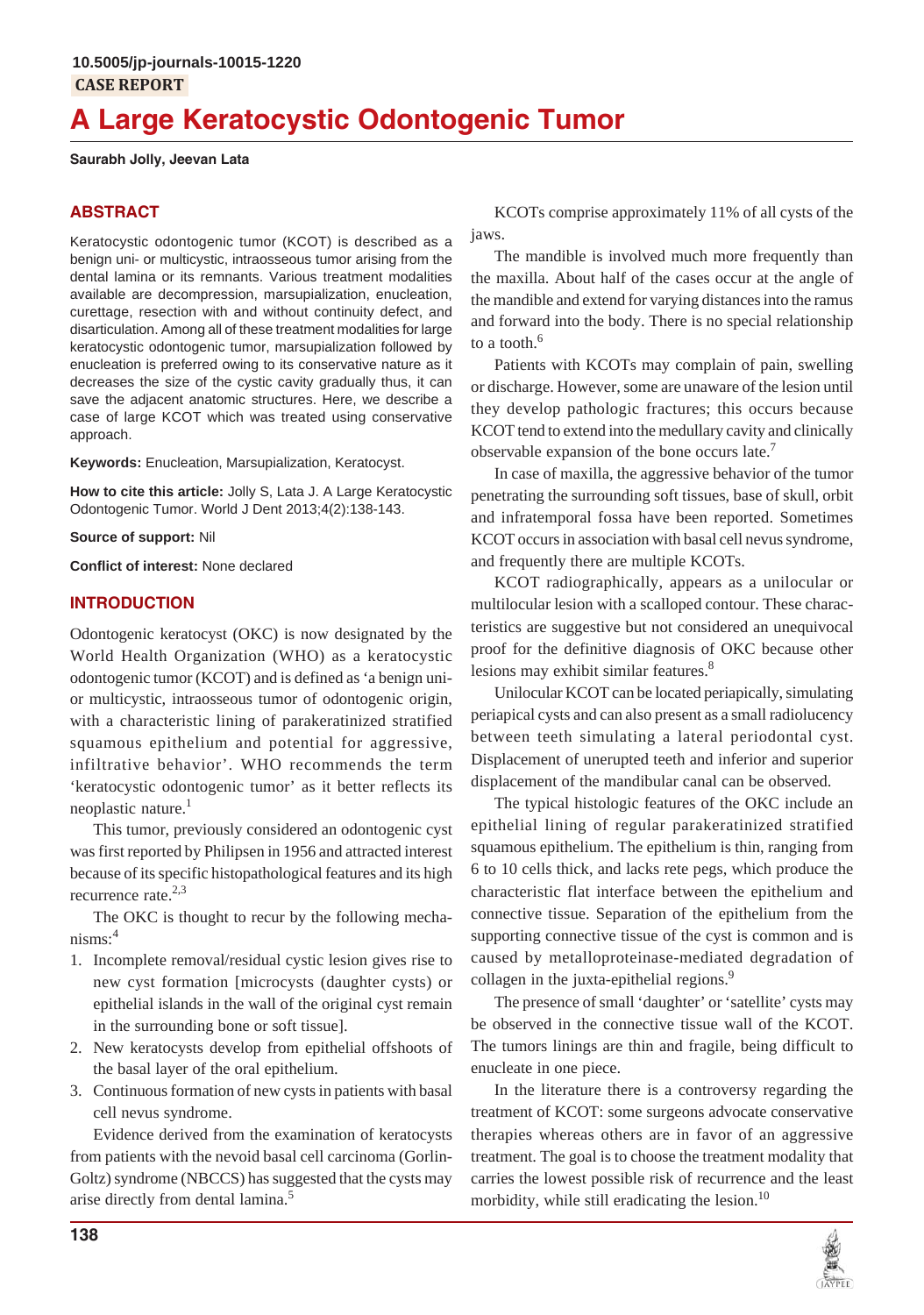*A Large Keratocystic Odontogenic Tumor*

The treatment of KOT remains controversial and various surgical modalities have evolved in an attempt to decrease the recurrence rate, including enucleation, curettage, marsupialization,  $11,12$  decompression, enucleation and treatment of the bony defect with Carnoy's solution, $^{13}$  liquid nitrogen cryotherapy and resection with or without loss of jaw continuity. Patient characteristics are important determinants, including the patient's general health status, age, reliability for follow-up, and whether the patient has basal cell nevus syndrome.

## **CASE REPORT**

A 36-year-old male patient reported to the Department of Oral and Maxillofacial Surgery, Punjab Government Dental College and Hospital, Amritsar, for evaluation of constant dull aching pain in left and right side of lower jaw radiating toward anterior region of mandible since 3 months. His medical history and general physical examination were unremarkable. Patient denied any use of tobacco. Intraoral examination showed a bicortical expansion present in mandible which was more evident in relation to the buccal cortex than the lingual cortex. Overlying mucosa was intact without any sign of sinus or fistula. No fluctuation or discharge was detected. The patient had fair oral hygiene with mild calculus deposits. Patient had full complement of healthy teeth except an occlusally carious left mandibular third molar. On electrical stimulation 37, 38 and 46 gave a negative response. Also these teeth were found to have grade 1 mobility. Tenderness on percussion was significantly noted in mandibular right first molar. The patient denied any neurosensory deficit associated with the inferior alveolar nerve. There was no clinical evidence of lymphadenopathy.

An orthopantomogram (OPG) was advised which revealed (Fig. 1), a large radiolucent lesion extending periapically from mesial of right mandibular third molar to distal of left mandibular third molar. There was evidence of bony septa on left side of the lesion in relation to left second premolar and first molar. The margins of the lytic lesions were found to have well defined scalloping. Additionally, supernumerary tooth was present at the lower border of mandible in relation to left mandibular canine and first premolar. All the teeth in the lesion showed blunting of root apices excluding the right mandibular third molar and mandibular incisor teeth. Under aseptic condition, aspiration of the lesion was done using a 5 ml syringe and 18 gauze needle which yielded a thick cheesy odorless white material.

Based on clinical examination, radiographic interpretation and aspiration result, the lesion was provisionally



**Fig. 1:** Panoramic radiograph showing a large radiolucent lesion with an impacted supernumerary tooth in relation to inferior border of mandible



**Fig. 2:** Histopathologic view: Thin and regular parakeratinized stratified squamous epithelium without rete pegs and exhibiting the flat interface between the epithelium and connective tissue

diagnosed as OKC. Dentigerous cyst and cystic ameloblastoma were kept in differential diagnosis.

Marsupialization along with incisional biopsy was planned so as to decompress the cavity and for histopathological examination.

Routine laboratory investigations were within the normal limits. After taking an informed consent, patient was prepared for surgery under local anesthesia. Amoxicillin 1 gm was given (PO) 1 hour preoperatively to the patient. Using buccal sulcus approach, bilateral marsupialization was done in relation to right first and second mandibular premolar and left mandibular canine and first mandibular premolar. The window was created and a portion of exposed cystic lining was incised. The retrieved tissue was sent for histopathologically examination. Cavity was packed open with iodoform gauze which was changed at weekly intervals. Histopathologically (Fig. 2), it was confirmed to be a case of KCOT. After a period of 3 months, a repeat OPG (Fig. 3) was done which showed, marked reduction in the size of lesion. Hence, enucleation of the pathology was planned.

Again after taking an informed consent, patient was prepared for surgery under local anesthesia. Surgery was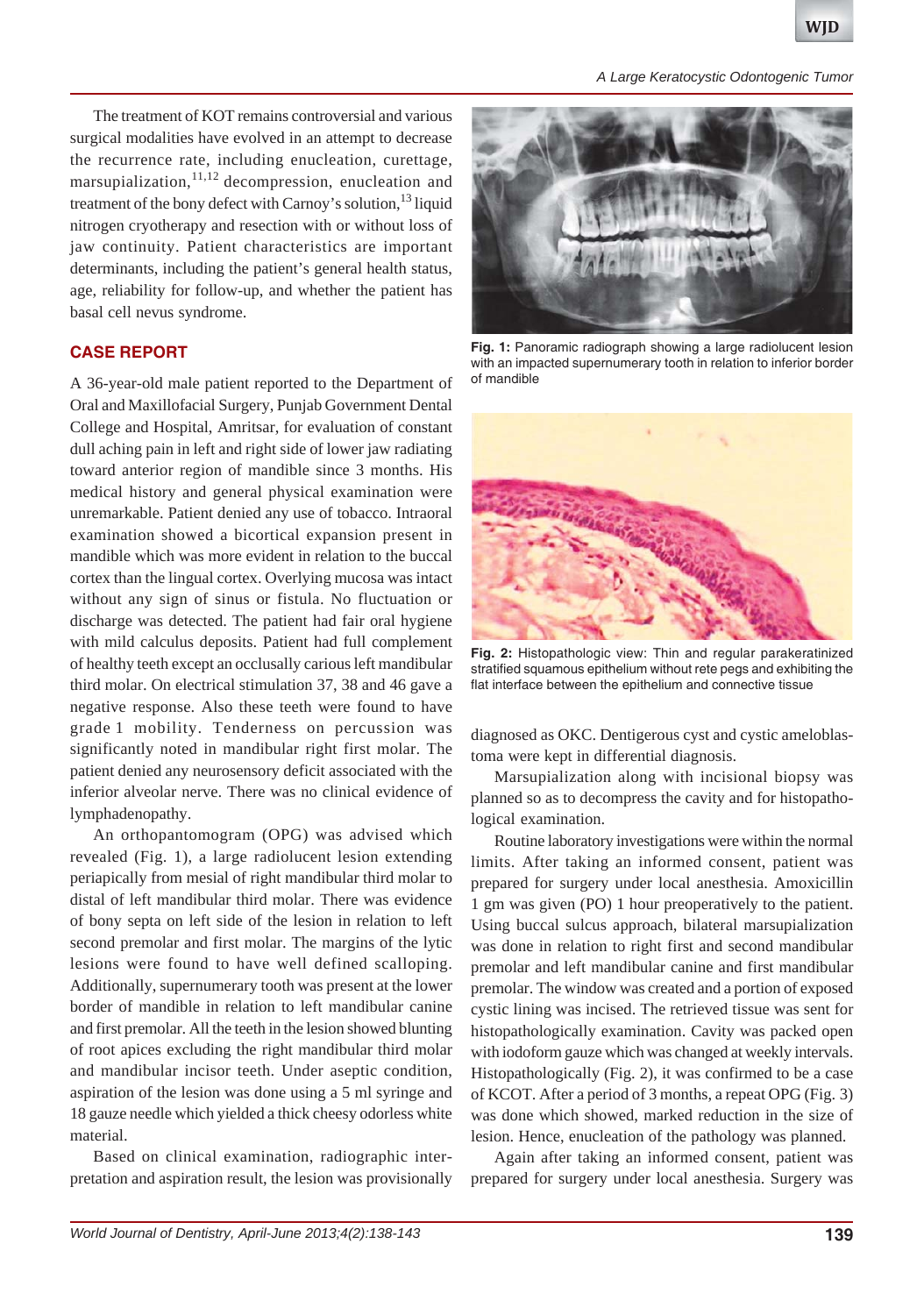*Saurabh Jolly, Jeevan Lata*



**Fig. 3:** Panoramic radiograph showing reduction in size of lesion while comparing with Figure 1



**Fig. 4:** Intraoral view showing the opening of marsupialized cavity



**Fig. 5:** An intraoperative view showing surgical exposure of lesion via degloving incision



**Fig. 6:** Intraoperative view showing retrieval of cystic lining



**Fig. 7:** Postoperative intraoral view after a period of 3 months **Fig. 8:** Postoperative view along with removable prosthesis



causing obliteration of cavity

performed (Fig. 4) utilizing mandibular vestibular incision (Fig. 5). Intraoperatively, the mucosal lining was found to be relatively thickened which had occurred secondary to the effect of iodoform. Although KCOT has been reported to have a thin lining, but the periodic usage of iodoform

transformed the lining into the thicker one. Thickened mucosal lining was easily separated from the bony walls and curetted out *in toto*. Figure 6 shows completely retrieved mucosal lining. The newly created cavity was again packed with iodoform roll gauze which was replaced at weekly

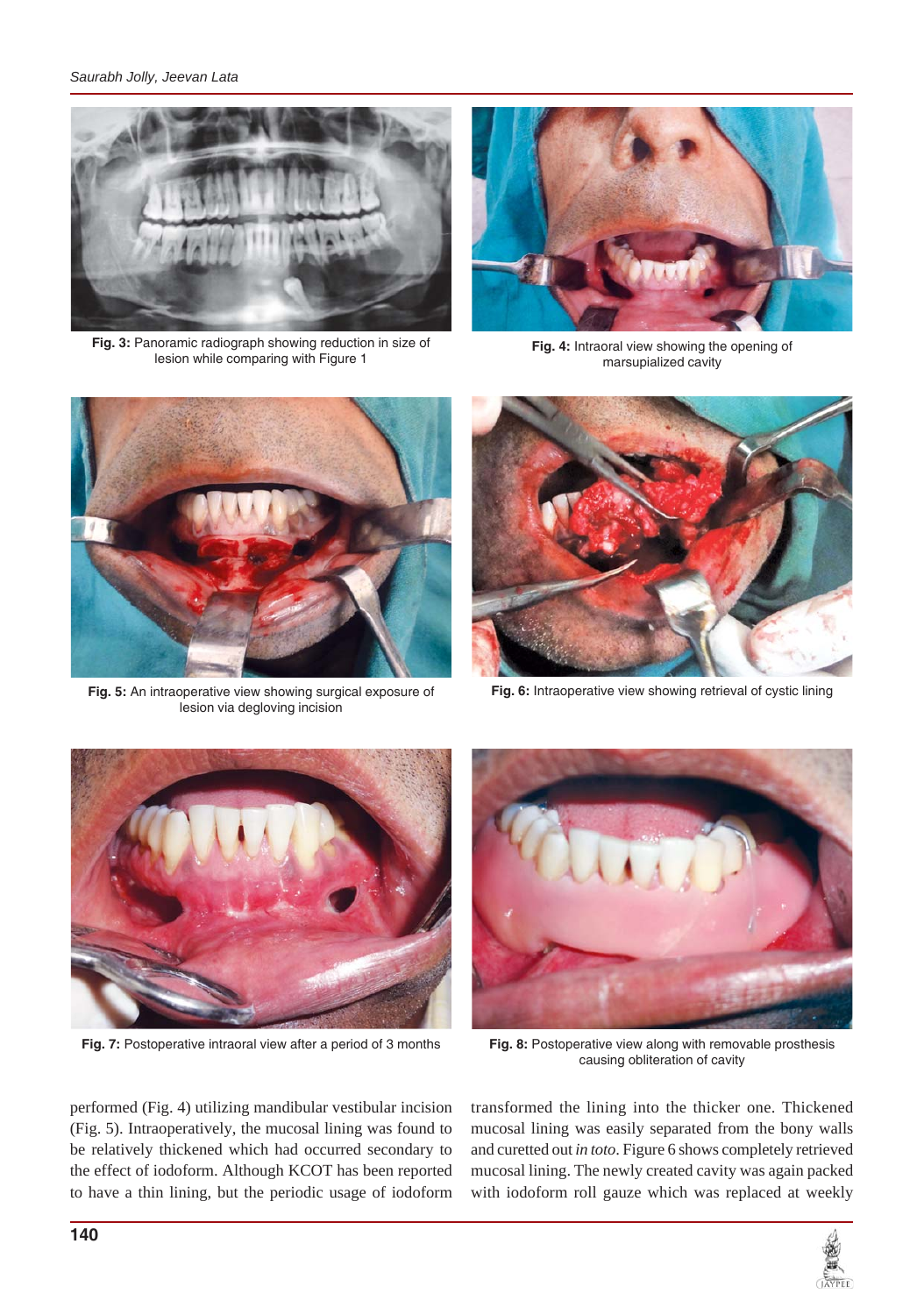

**Fig. 9:** Sufficient reduction in the size of lesion with new bone formation periapical to 38, 47, 48 and adjacent ramus region along with anterior mandibular region. Compare this OPG with an image shown in Figure 1

intervals. Within a period of 6 weeks, the size of cavity (Fig. 7) was decreased and became self-cleansing. An obturator (Fig. 8) was designed which covered the cavity margins so the iodoform packing was no more required. Patient was kept on follow-up visits. Follow-up X-ray (Fig. 9) after 3 months interval showed significant reduction in the size of cavity. Clinically patient made an uneventful recovery except for mild paresthesia on right side of lower lip. Patient is advised long-term follow-up for any recurrence.

## **Demerits of Surgery**

- 1. Patient had paresthesia of right and left inferior alveolar nerve for which patient was given methylcobalamin 1,500 µg daily. Presently left inferior alveolar nerve paresthesia is completely recovered. But paresthesia was persistent in relation to the right inferior alveolar nerve.
- 2. Frequent regular follow-up was inconvenient for the patient but patient shows good compliance in this aspect.

# **DISCUSSION**

In 1956, Philipsen first described an odontogenic cyst with a keratinous epithelial lining and in 1962, Pindborg and Hansen described the typical histological features of OKC as follows.

The lining epithelium is usually very thin and uniform in thickness, with little or no evidence of rete ridges. There is also a well-defined basal cell layer and a thin spinous layer that often directly adjoins the palisaded arrangement. The cells of the spinous layer frequently exhibit intracellular edema. Keratinization is predominantly parakeratotic, but can also be orthokeratotic. The keratin layer is often corrugated.14

KCOTs have been reported to occur most commonly in the second and third decade of life but may be diagnosed in people of any age.

The tumor involves the mandible far more frequently than the maxilla. Shear in a study of 125 KCOTs, found 94 occurring in the mandible; another study with 183 KCOTs, revealed that 70.5% were also in the mandible. The tumor can occur in any part of the mandible, but the majority arises in the angle and ascending ramus.<sup>15</sup>

It is important to note that OKCs can be confused with inflammatory lesions since the patients with this type of cyst usually have inflammatory symptoms such as pain, swelling and drainage.<sup>16</sup>

Even being considered a benign tumor, some of the characteristics of KCOT make this pathology extremely serious. KCOT tend to recur, can reach considerable dimensions, and can arise close to delicate and important anatomical structures such as inferior alveolar nerve. All these characteristics had suggested, in the past, that an aggressive surgical approach should be followed in order to completely eradicate the lesion.

Radiographic appearance of OKCs is a unilocular or a multilocular radiolucency with scalloped and well-defined margins, mainly located in the aforementioned area of the mandible. In our case OKC present as large well-defined radiolucency having well-defined scalloped margins divided by thin septa. OKC can be associated with the crown of an included tooth; the cyst must be distinguished from a dentigerous cyst. Other cystic and neoplastic diseases, such as traumatic bone cyst, lateral periodontal cyst, central giant cell granuloma, fissural cysts, minimally calcifying odontogenic cyst, radicular cyst, arteriovenous malformation, benign bone tumors, ameloblastoma, adenomatoid odontogenic tumor, ameloblastic fibroma and plasmacytoma can present with the same radiologic features.

The treatment of KCOT remains controversial and various surgical modalities have evolved in an attempt to decrease the recurrence rate, including enucleation, curettage, marsupialization, decompression, enucleation and treatment of the bony defect with Carnoy's solution, liquid nitrogen cryotherapy and resection with or without loss of jaw continuity. Patient characteristics are important determinants, including the patient's general health status, age, reliability for follow-up, and whether the patient has basal cell nevus syndrome.

Treatment of the cyst with Carnoy's solution before enucleation is helpful to prevent any remnants that are left from developing into recurrence, but it may also damage adjacent bone and nerve fibers. Application of Carnoy's solution before enucleation for 10 to 15 minutes is useful. If the inferior alveolar nerve is visible in the bony cavity after enucleation, Carnoy's solution should not be directly applied to this area or applied beyond  $3$  minutes.<sup>17</sup>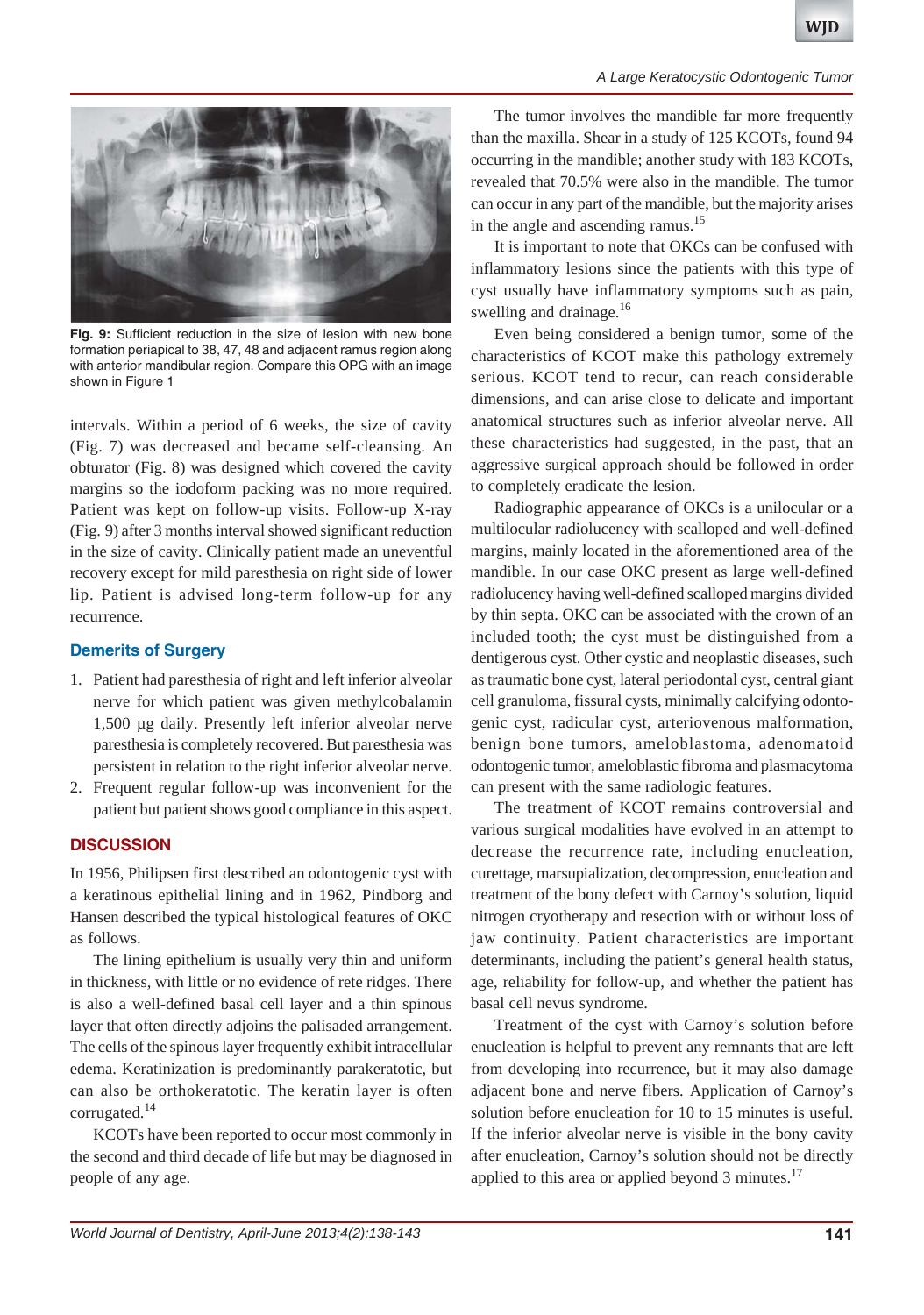Carnoy's solution is a mixture of absolute alcohol 6 ml, chloroform 3 ml, glacial acetic acid 1 ml, and ferric chloride 1 gm, that penetrates bone to a predictable, time-dependent depth without injuring the neurovascular structures. A 5-minute application penetrates bone to a depth of 1.54 mm, nerve to a depth of 0.15 mm, and mucosa to a depth of 0.51 mm.18

The main advantage of the conservative treatment is the preservation of bone structure, woven soft and teeth associated OKC, fact that it is covered of great importance if we consider that most of the patients are young. Time of duration of the decompression treatment (1-14 months) is one of the disadvantages of this technique. In fact, this is one of the main causes of abandonment of the treatment by the patient because of loss of interest in proper irrigation treatment and attendance of periodic controls. These procedures are less traumatic for the patient, eliminating medication and hospitalization expenses, and in most cases, avoid the need to accomplish reconstruction through grafts or extensive reconstructions that require general anesthesia and hospitalization.

Tooth vitality was revised in relation to 37, 38 and 46 following the surgery, which reveals vital response of teeth on electrical stimulation. This fact was supported that there may be temporary absence of vital response in adjacent teeth associated with large cysts because of pressure interference with sensory transmission from the pulp.<sup>19</sup>

In contrast, simple decompression of a keratocyst is a relatively straightforward procedure that involves the placement of a drain into the cyst to allow it to decrease in size before definitive enucleation, which removes all of the cystic epithelium by whatever means chosen. This procedure is followed by immediate or secondary bone grafting as appropriate. The technique of decompression theoretically should be allowed to proceed until important structures can be preserved predictably preserved (adjacent teeth, nerves, sinus and nasal cavity) and bone grafting is not required. There is a general feeling that cysts larger than 4 to 5 cm in diameter in adults probably should be bone grafted; in children, cysts larger than 6 or 7 cm may require grafting to ensure adequate bone bulk for cosmesis and possible implant insertion.

Analysis of recurrence rate of each method seems to suggest that it is highest with marsupialization (percent) compared with 16.7 to 18.2% in cases of enucleation. The recurrence rate does not appear to be significantly different between enucleation followed by primary closure (18.2%) and secondary granulation  $(16.7\%)$ .<sup>20</sup>

Resection is the only predictably curative procedure for patients with OKCs that offers a recurrence rate approaching

zero. The concern with this method is the functional and esthetic morbidity associated with reconstructing continuity defects of the mandible and maxilla. Advances in mandibular reconstruction, microvascular surgery, and dental implants during the last 2 decades, however, have made this aggressive treatment modality less foreboding. The need for resection might be answered by this question: is the reconstructive use of the residual osseous structure less than what could be provided entirely from distant tissue? If so, the resection and composite reconstruction would be appropriate. $^{11}$ 

In the present case the initial treatment planning was marsupialization followed by definitive removal by enucleation and curettage after the tumor volume reduction was reached. Its well established in the literature that enucleation has the highest recurrence rates in the treatment of KCOTs and this is partially explained by the characteristic thin and friable lining of the KCOT that makes removal of the tumor as a single piece difficult undertaking.

#### **CONCLUSION**

In light of the previous clinical trials, this case report outlines that large multilocular keratocysts might be treated with a conservative approach, the only disadvantages being the extended therapeutic time and the frequent recurrence of lesion.

#### **REFERENCES**

- 1. Barnes L, Eveson JW, Reichart P, Sidransky D. Pathology and genetics of head and neck tumours. WHO classification of tumour series. Lyon: IARC Press 2005:1-430.
- 2. González-Alva P, Tanaka A, Oku Y, Yoshizawa D, Itoh S, Sakashita H, et al. Keratocystic odontogenic tumor: A retrospective study of 183 cases. J Oral Sci 2008;50(2):205-12.
- 3. Maurette PE, Jorge J, Moraes M. Conservative treatment protocol of odontogenic keratocyst: A preliminary study. J Oral Maxillofac Surg 2006; 64(3):379-83.
- 4. Giuliani M, Grossi GB, Lajolo C, Bisceglia M, Herb KE. Conservative management of a large odontogenic keratocyst: Report of a case and review of the literature. J Oral Maxillofac Surg 2006;64(2):308-16.
- 5. Shear M. Odontogenic keratocysts: Natural history and immunohistochemistry. Oral Maxillofacial Surg Clin N Am 2003;15:347-62.
- 6. Jordan RC. Histology and ultrastructural features of the odontogenic keratocyst. Oral Maxillofacial Surg Clin N Am 2003 Aug;15(3):325-33.
- 7. Shear M. Odontogenic keratocyst: Clinical features. Oral Maxillofac Surg Clin N Am 2003;15(3):335-45.
- 8. Stoelinga PJ. Long-term follow-up on keratocysts treated according to a defined protocol. Int J Oral Maxillofac Surg 2001 Feb;30(1):14-25.
- 9. Sembronio S, Albiero AM, Zerman N, Costa F, Politi M. Endoscopically assisted enucleation and curettage of large